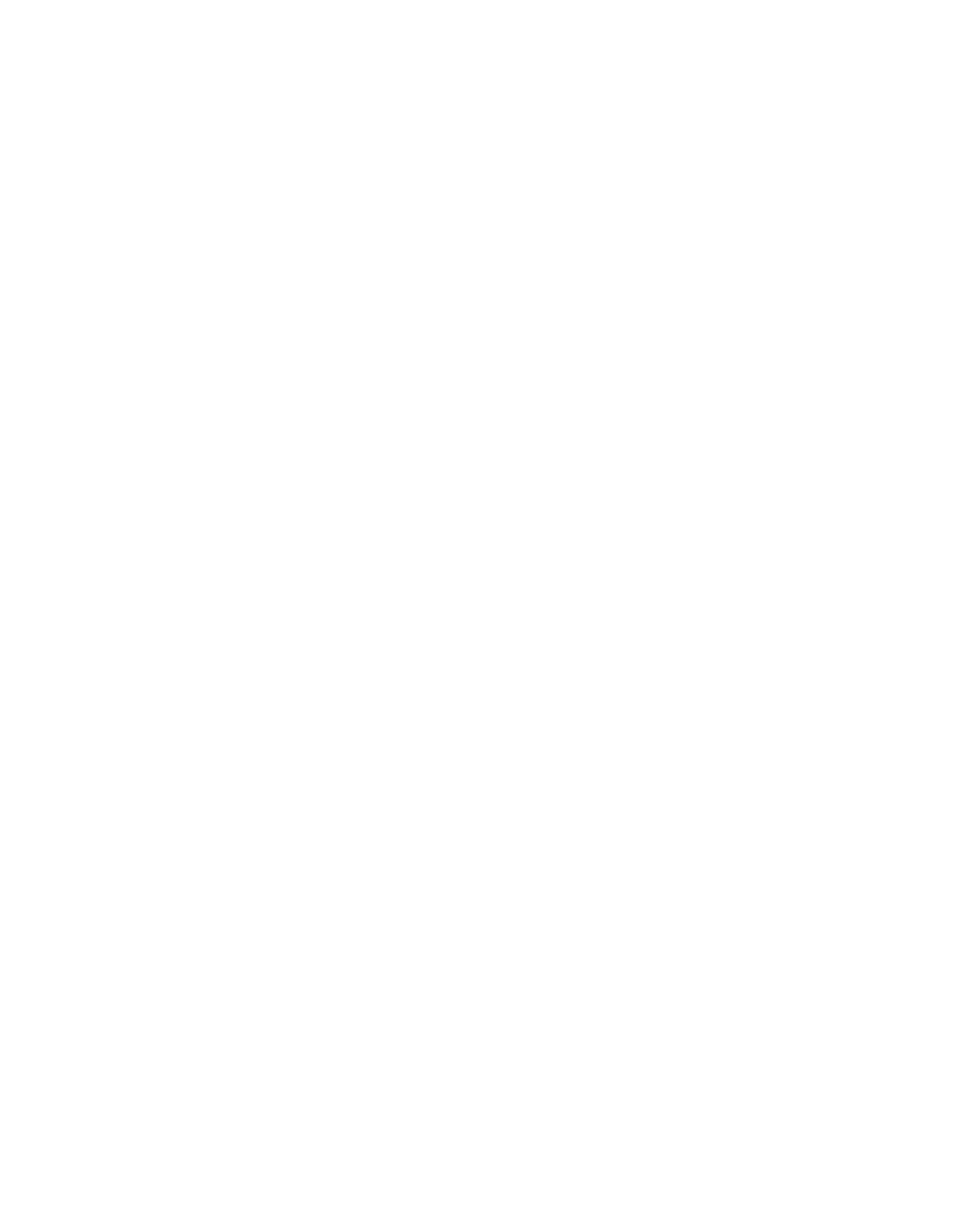journal once more was helping prepare its readers for the future: Lance Haus's treatment of the challenges of analyzing terrorism, particularly his warning not to confuse activity with productivity, seems prescient.[14] Similarly, Bruce Reidel's description of the institutional devil's advocate used by the Israeli military presaged wider discussion of the concept years later, especially in the wake of the 2001 terrorist attacks in New York and Washington.[15] Writers for Studies in the 1980s also focused on the phenomenon of burgeoning broadcast media— witness the several articles on the value of collecting open source material through television.

Another trend during the decade was the growth in the number of humorous pieces—tongue-in-cheek articles, funny vignettes, amusing imagery, even some doggerel. One speculates that, after the travails of the 1970s, Studies served as a therapeutic outlet by becoming a vehicle for those who sought refuge in humor. The foundation for such pieces had been laid in the 1950s, beginning with an essay on the English language as a barrier to communication and a lead article on working with officials of another country that interspersed solid observations about the process with cross-cultural comments worthy of present-day humorist Bill Bryson. [16] Most of the light-hearted writing in Studies, however, appears in the post-Kent period. Of special note is the only article to have been reprinted twice after its initial publication: "Elegant Writing in the Clandestine Services," by "Richard Puderbaugh," who had good reason to stay anonymous.[17]

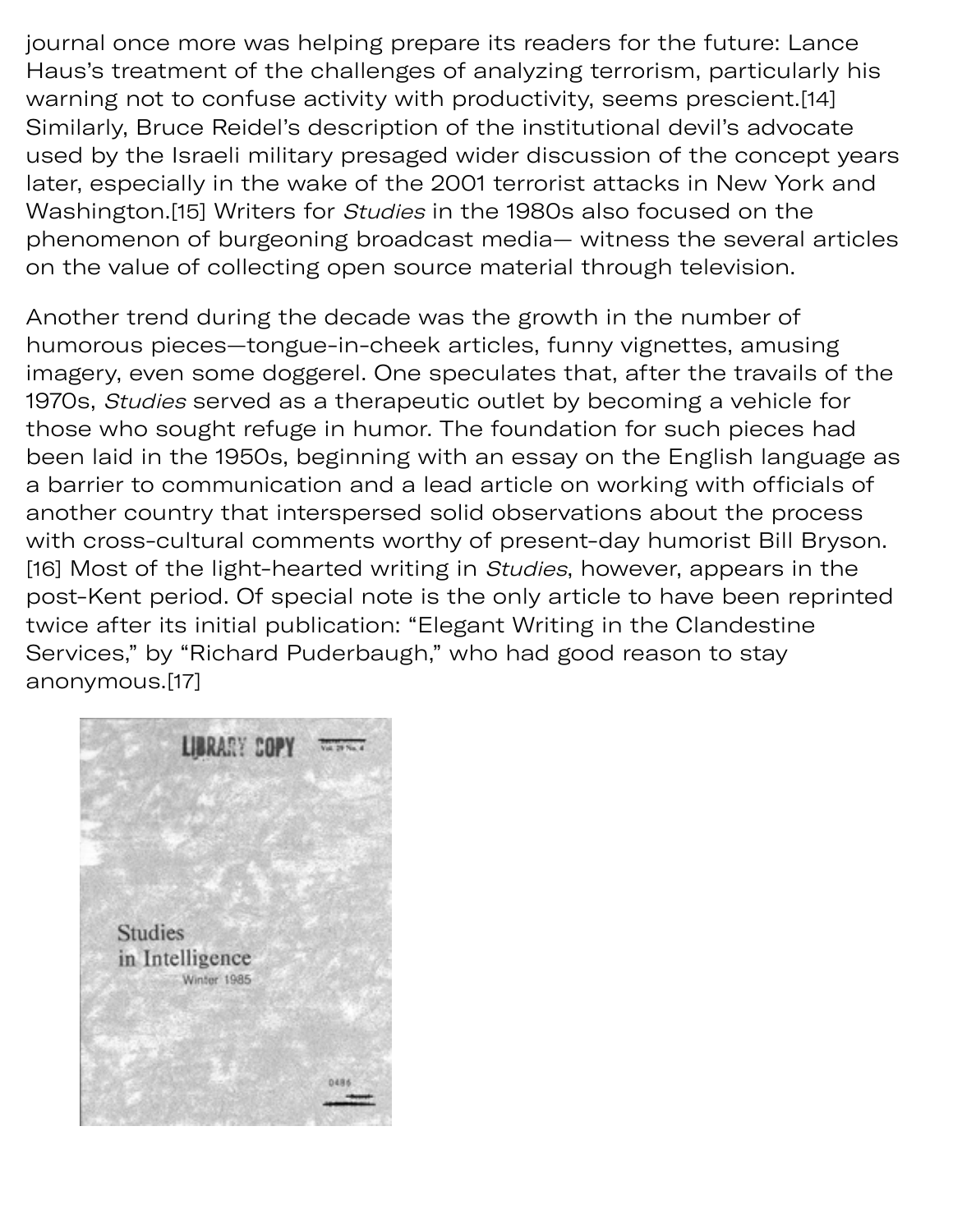Humor, admittedly, is quite subjective, so one's favorites might not be another's. Nonetheless, hard-working readers who are world-weary and need some laughter are encouraged to seek refreshment in these refuges:

- Russ Bowen, "An Engineering Approach to Literature Appreciation" (Spring 1980): By plotting the frequency distribution of the nominal or "best" ratings of the nearly 700 authors to whom the system has been applied, a bell-shaped curve results . . . . To an engineer this is suggestive of some kind of consistent mechanism at work. On the other hand, some may view this result as simply evidence of a degree of intolerance or snobbishness on my part.
- Robert Sinclair, "The CIA Canoe Pool" (Spring 1984): A clothes brush at the office helps, but there are still days when I must try to maintain my dignity with patches of dried mud on the lower third of my trousers. Or spider webs.



- Linda Lovett, "POEEDGR" (Winter 1986): Once upon my desk computer, as I read my "VM Tutor," Came a message from a userID I'd not seen before—While I nodded, nearly napping, this odd message came up, zapping All the input I'd been tapping, tapping in for hours before. . . .
- Roger Girdwood, "Burn Bags" (Summer 1989): Some people never go to the burn bag chute. But they never have a full burn bag in their workplace, either . . . . When you arrive at work one morning, you discover a trove of 25 burn bags in the place where you thought you had a popcorn popper. Fortunately, you can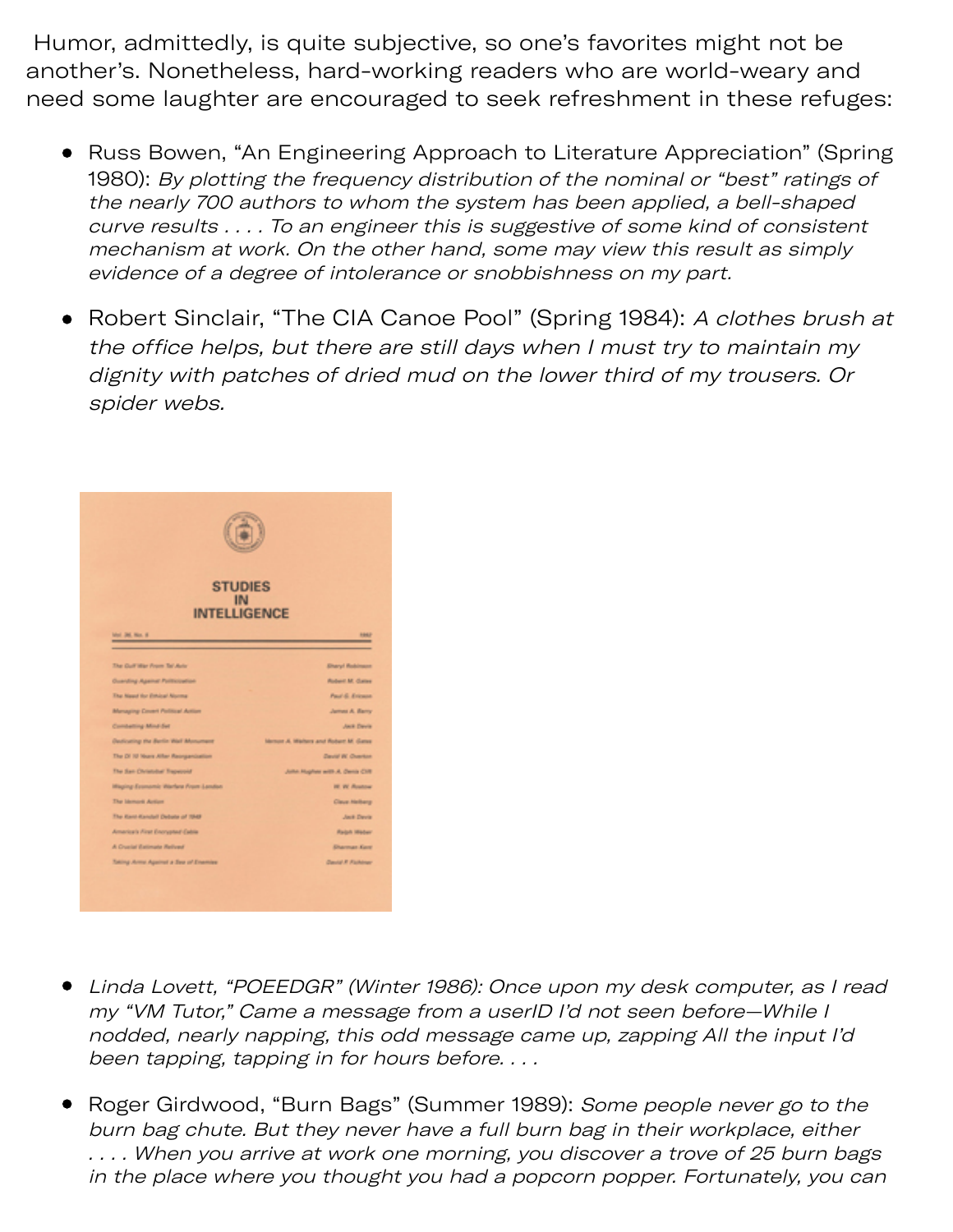in the place where you thought you had a popcorn popper. Fortunately, you can usually identify this culprit by making a careful analysis of his or her bag-stapling technique. Like fingerprints and snowflakes, no two staple jobs are alike.

[And my personal favorite,] David Fichtner, "Taking Arms against a Sea of Enemies" (Summer 1992): Hamlet has made no public protest over his uncle's succession . . . . Embassy reporting, however, states that there is a subversive campaign underway attacking the fundamental legitimacy of the current [Danish] government.

## **Toward a New Century**





Consistent with the journal's success in previous decades, Studies articles in recent years have reflected the times and helped prepare readers for changes ahead by challenging them to think in new ways. One prescient article in 1990 anticipated the effects the information revolution would have on intelligence analysis: "The future is now . . . . The DI will have to deal with three major challenges: the information age, the devaluation of intelligence, and a crisis of self-doubt"—a neat summation of the problems that the DI has faced over the past decade. Another fact of life in the Internet age was foreshadowed in Joseph Seanor's ground breaking article in 1992 on computer hacking.[18]

Among the typically cogent, thoughtful pieces covering a wide array of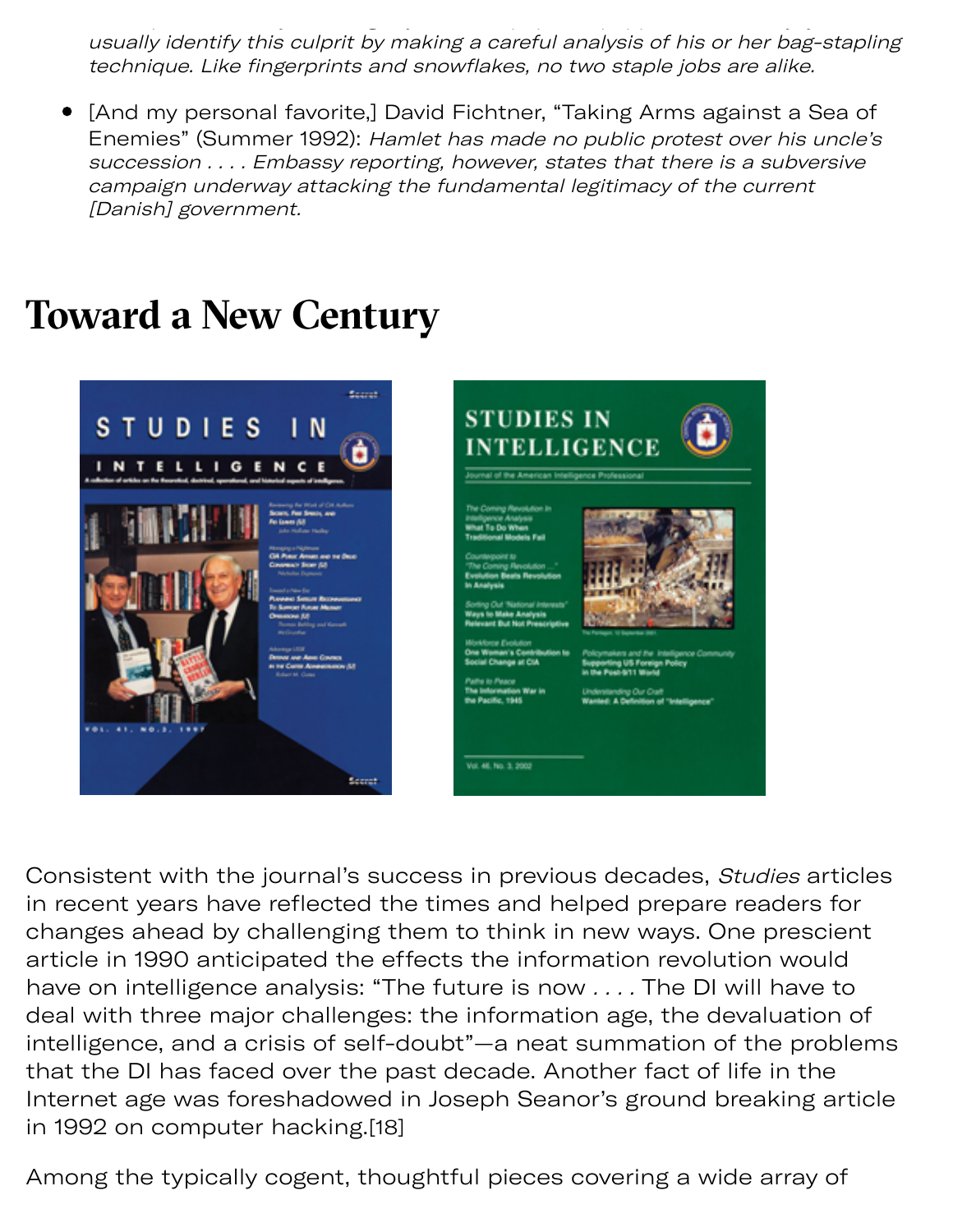$A$  typically congress complete typically congress covering a wide array of  $\mathcal{A}$ intelligence topics, some stand out and, in fact, make for chilling reading years later. Consider the opening line of Kevin Stroh's behind-the-scenes account of analysis on Iraq's nuclear weapons: "CIA's assessment of Iraq's prewar nuclear weapons program was an intelligence failure." Remember, this was written in 1995. Stroh's article is key to understanding how intelligence on the same subject went wrong more recently, for in 1991 the CIA's failure was its assessment that Baghdad had not gone as far as it really had.[19]

Even more sobering is "The Coming Intelligence Failure," offered by Russ Travers of DIA in 1996:

The year is 2001 . . . . As had been true of virtually all previous intelligence failures, collection was not the issue. The data were there, but we had failed to recognize correctly [their] significance and put [them] in context . . . . From the vantage point of 2001, intelligence failure is inevitable. Despite our best intentions, the system is sufficiently dysfunctional that intelligence failure is guaranteed.**[20]** 

Prescience is rare, of course, and is seen exclusively in hindsight. For every good prediction in back issues that gives a shudder today upon rereading, there probably was at least one wrong (but one hopes well-meaning and well-reasoned) assessment, such as the bold prediction in 1985, just as Gorbachev was coming to power in the USSR, that the passing of the old Soviet leadership "will not herald an era of major reforms . . . . The USSR will not experience anything approaching a genuine systemic crisis before the year 2000." Ah, well, it happens to everyone. But it is also certain that Sherman Kent would point out that displaying prescience is not the point. The value of Studies in Intelligence is in its presentation of principles of the trade—things that worked and did not—and its postulation of what might reasonably be. To the degree that readers of Studies have their imaginations engaged and stimulated with speculative pieces, the journal has done its job.

## The Way Ahead

More than 1,000 individuals, from junior officers to Directors of Central Intelligence, and even an unwitting Soviet intelligence officer or two, have contributed articles to Studies over the years. A review reveals that, while the journal has many beloved writers of multiple articles, most contributors had just one excellent article in them—indeed, most of the memorable articles, I venture to generalize, were the single offering of one